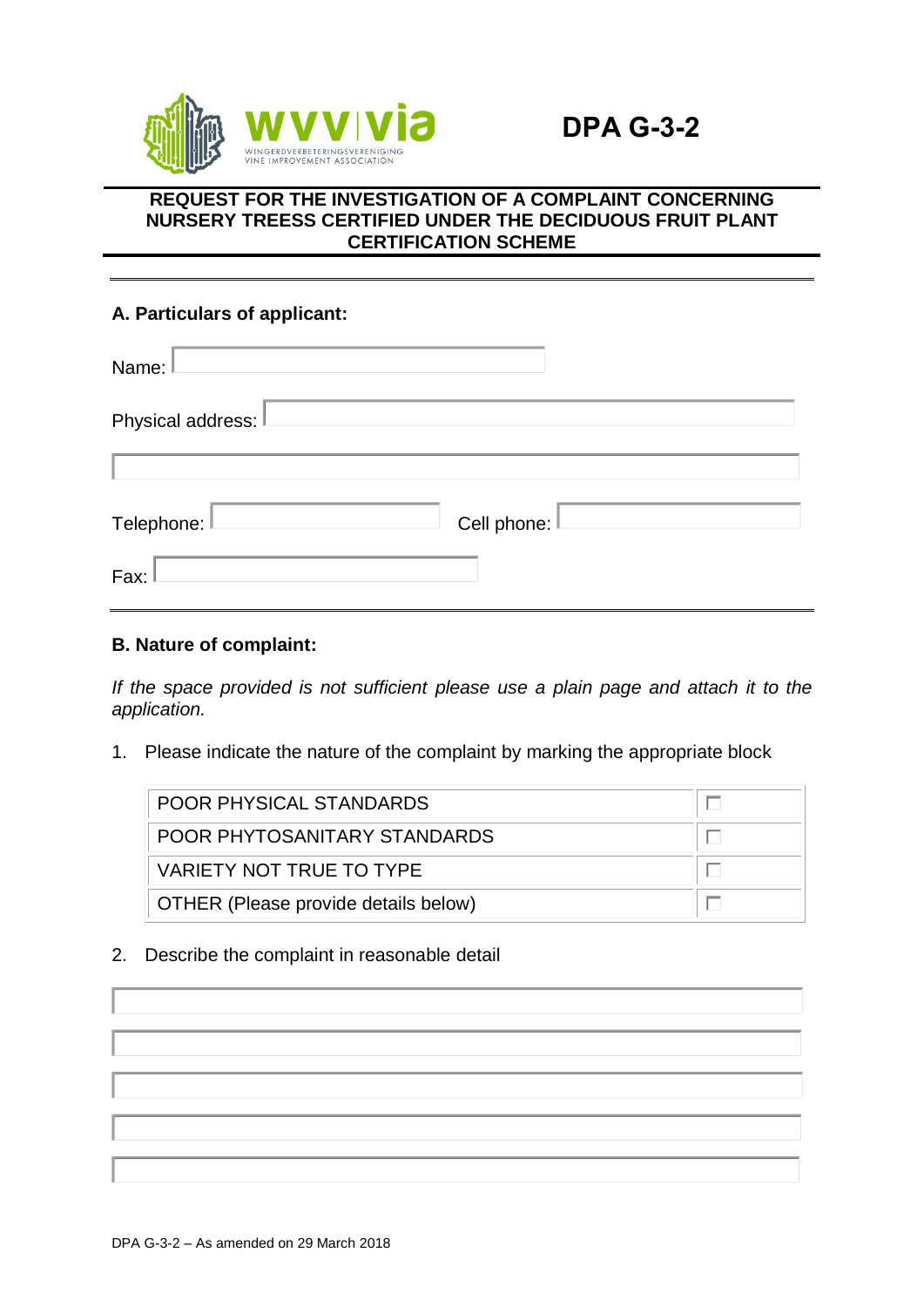Deciduous Fruit Plant Improvement Association – Complaint form Nursery plants: Page **2**

#### 3. Please explain in brief which actions were taken to date

# **C. Information of the nursery trees in question**

Please provide information as indicated on the certification label attached to the trees

(*Please attach a copy of the relevant certification label*)

| Scion variety:                                    |  |  |  |
|---------------------------------------------------|--|--|--|
| Scion clone:                                      |  |  |  |
| Rootstock variety:                                |  |  |  |
| Rootstock clone:                                  |  |  |  |
| Source category (Foundation - GV / Nursery - KW): |  |  |  |
| Year (as indicated on label):                     |  |  |  |
| Certificate number as indicated on label:         |  |  |  |
| Details of planting – if already established      |  |  |  |
| Number of trees planted:                          |  |  |  |
| Date of establishment:                            |  |  |  |